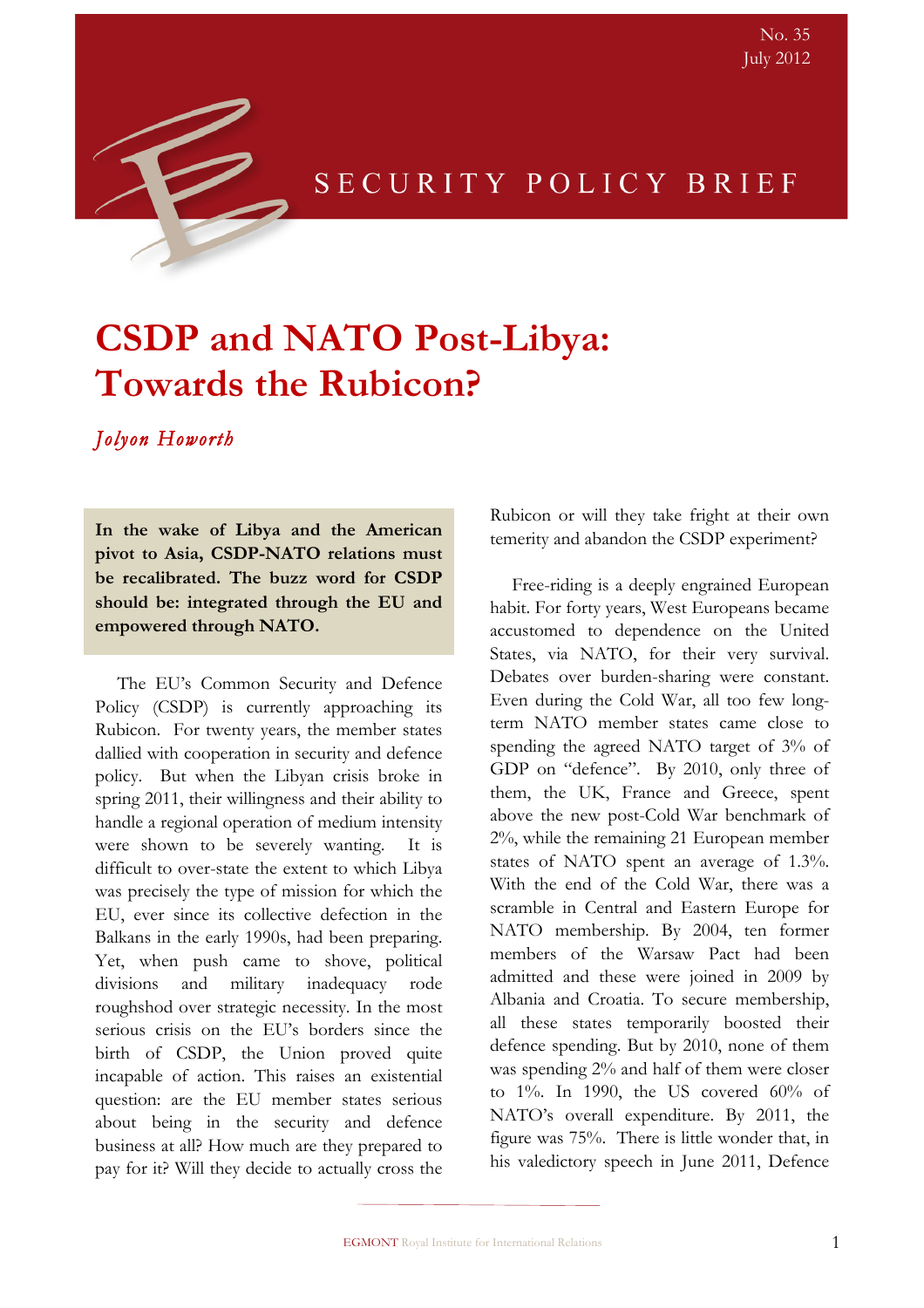Secretary Robert Gates warned that if this pattern continued, the new generation of US politicians, who had not come of age during the Cold War, would cease to feel that the US investment in NATO was worthwhile.

Some say that Europe, in 2012, faces no real threats. Why therefore should it devote large sums to "defence"? Europe may be internally at peace with itself. But can it count on continuing to live in peace? A mere glance at the map is sufficient to answer in the negative. From the Arctic Circle (the latest "new frontier") to the Baltic Sea and down to the Black Sea, from the Bosphorus to the Straits of Gibraltar, destabilisation hovers around the EU's entire periphery. The Middle East, Europe's "next abroad", is in effervescence and the Caucasus the site of multiple frozen (and not so frozen) conflicts. The sea-lanes which facilitate Europe's trade with the rest of the world, from the Suez Canal to Shanghai, are rife with piracy and emerging-power naval rivalries. To imagine that the EU can rely on its own internal Kantian pact to avoid engagement with a turbulent external world is not simply naïve. It is irresponsible.

### **CSDP HAS ISSUES**

CSDP faces three main sets of problems. First, in addition to disagreements with the US over burden-sharing, there is the growing reality of American military disengagement from Europe. In relative terms, this has been inevitable since the fall of the Berlin Wall. There is no doubt that the US and the EU remain each other's most important partners in an emerging multipolar world. In terms of economics, trade and investment, the transatlantic relationship is the most important bilateral relationship in the world. But from a strategic perspective, the US no longer sees Europe as the centre of gravity of its military effort. The January 2012 US *Strategic Guidance* paper makes it clear that henceforth America's focus will be on the Asia-Pacific region and the Middle East. There is an unequivocal assumption (always implicit but

occasionally explicit) that Washington expects Europe increasingly to assume responsibility for crisis management in its own neighbourhood. The pressure on the Europeans to stand up and be counted is mounting. The Libyan mission *Operation Unified Protector* introduced the concept of the United States "leading from behind". This was technically a misnomer. Without massive US military inputs, the Libyan mission could not have been brought to a (relatively) successful conclusion. But the Obama administration's insistence that Europeans should at least be *perceived* to be "taking the lead" in Libya represented a paradigm shift in both political and symbolic ways. The US signalled quite clearly that, henceforth, it wished to transfer responsibility, in the European theatre, to the Europeans. We may still be a long way from the full operationalization of such a shift, but there is no doubt which way the balance must swing. Europeans have been served notice that Uncle Sam believes it is time they came of strategic age. In order for this to happen, leadership in the European area is going to have to change hands. As long as the US either insists upon or (de facto) assumes leadership in Europe, the Europeans will continue to freeride and will continue to fail to deliver.

The second main problem has to do with military (and civilian) capacity for the mounting of overseas missions under CSDP. So much has now been written about the need for "pooling and sharing" that it is difficult to say anything new or different. Many pooling and sharing projects have already been initiated. The Belgian and Dutch navies formed a single integrated command in the 1990s. In 2010, the European Air Transport Command (EATC) was established at Eindhoven Airbase in the Netherlands. It offers a joint set of assets to the air transport fleets of France, Germany, the Netherlands and Belgium. The European defence ministers, meeting in Ghent on 9 December 2010, agreed to examine ways of categorising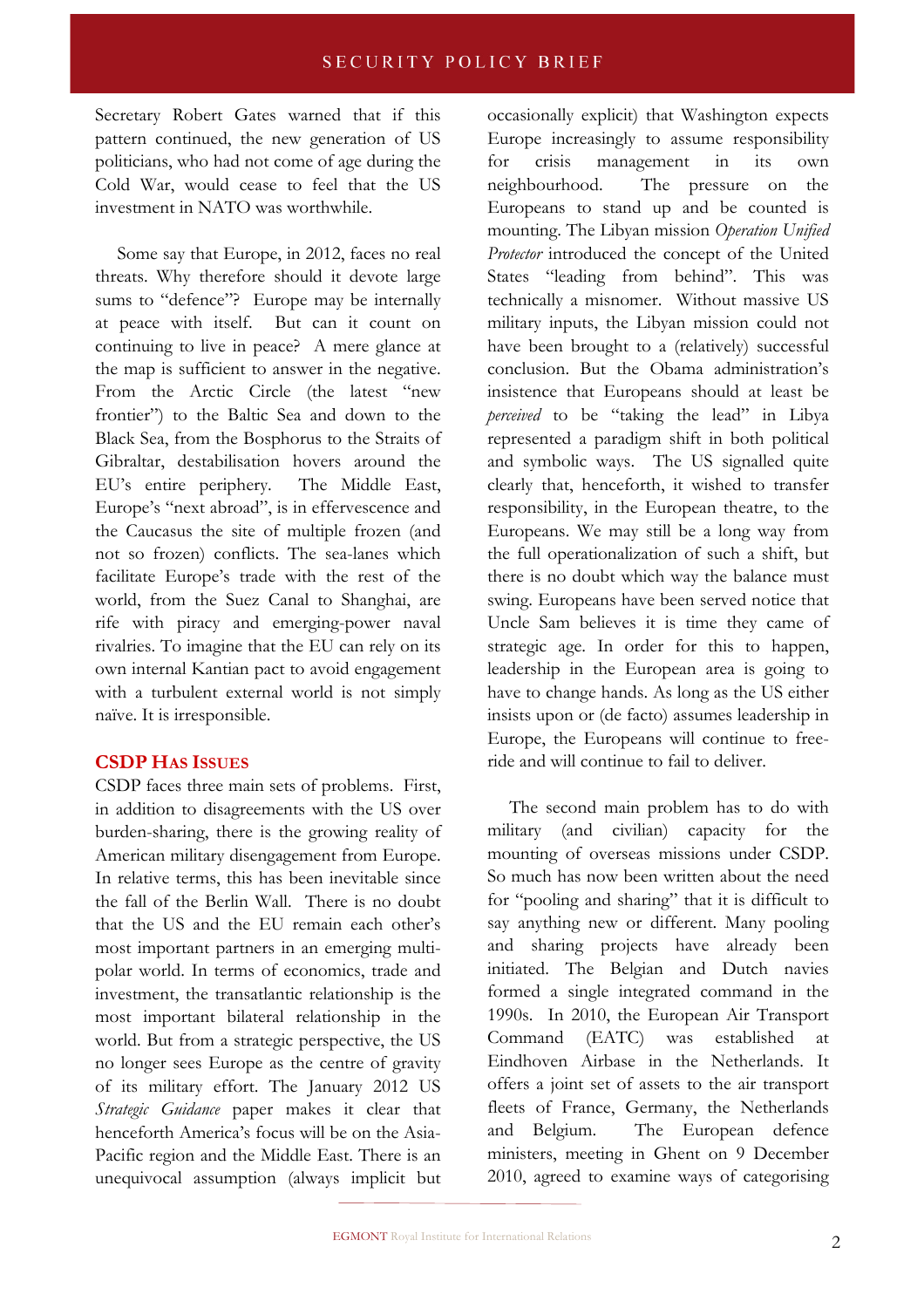defence assets under three heads: those that, for reasons of strategic imperative, would remain under national control but could be made more interoperable at EU level; those that could offer potential for pooling; and those that could be re-examined on the basis of roleand task-sharing. In November 2011, the European Defence Agency (EDA) identified eleven priority areas for cooperative development, including helicopter pilot training, maritime surveillance, medical field hospitals, air-to-air refuelling, future military

## **"For twenty years, CSDP has muddled through in an ad-hoc way. That is no longer an option."**

satellite communications, ISR (intelligence, surveillance and reconnaissance), and smart munitions. In March 2012, the EDA Steering Board adopted a Franco-German-Dutch project for the joint procurement of air-to-air refuelling aircraft. Much is already happening. The problem is that it is essentially a small handful of the same EU member states which are actively engaged in European initiatives, while the majority take refuge in discursive support. For pooling and sharing to be seriously effective in terms of deployable European capacity, significant transfers of sovereignty will have to be agreed. This may be painful for some member states, but it will be less painful than the total *loss of sovereignty*  implied in a given nation-state being unable to guarantee its own security.

This introduces the third problem – which is also the most serious. It is the sheer poverty of political will and the widespread risk-aversion which afflicts so many EU member states. It is the total absence within the EU of any strategic vision. It is the lack, at EU level, of any sign of leadership. Without a clear sense of strategic objectives – or at a very minimum some clear notion of what it is the EU is attempting to achieve in the world – issues of capacity and responsibility become almost meaningless. There is an urgent need for a trans-European debate about the real ambitions and objectives of CSDP. In an age when inter-state conflict seems to be on the wane and when Afghanistan and Iraq have demonstrated the limited *political* usefulness of military force, what sort of role do the Europeans wish to play in the world – particularly in their own back-yard? What role should military capacity play in their projects? How do they understand power – their own

and that of others? Assuming they can reach agreement on any of these issues, they then need to start planning. For that, they need a strategic planning agency. They need more meetings of the Council of Defence Ministers *à la Ghent*. They need the synthesisation of those *national* strategic plans that already exist. They need a *European Defence Review*. They need a *European strategic plan.*

For twenty years, CSDP has muddled through in an ad-hoc way. That is no longer an option. Libya demonstrated unequivocally that, even after twenty years of preparation, the EU's capacity to mount a significant military mission in its own backyard is grossly inadequate. It can be argued that it is difficult and requires time to coordinate the efforts of twenty-seven sovereign member states. Perhaps, but time is not likely to wait for those states to catch up. History is on the march. Risks and threats are on the rise, not simply on the EU's direct periphery, but across the globe. To fail to produce a policy and a strategy for coping with them is indeed to risk irrelevance. To date, those responsible for delivering CSDP have insisted on the importance of "autonomy" as a motivating dynamic and an organisational principle. In order not to be stifled at birth by their powerful transatlantic cousins, or micromanaged by NATO, the Europeans-asinternational-actors, it was asserted, needed to find their own way in the world, to carve their own path towards actorness. In the initial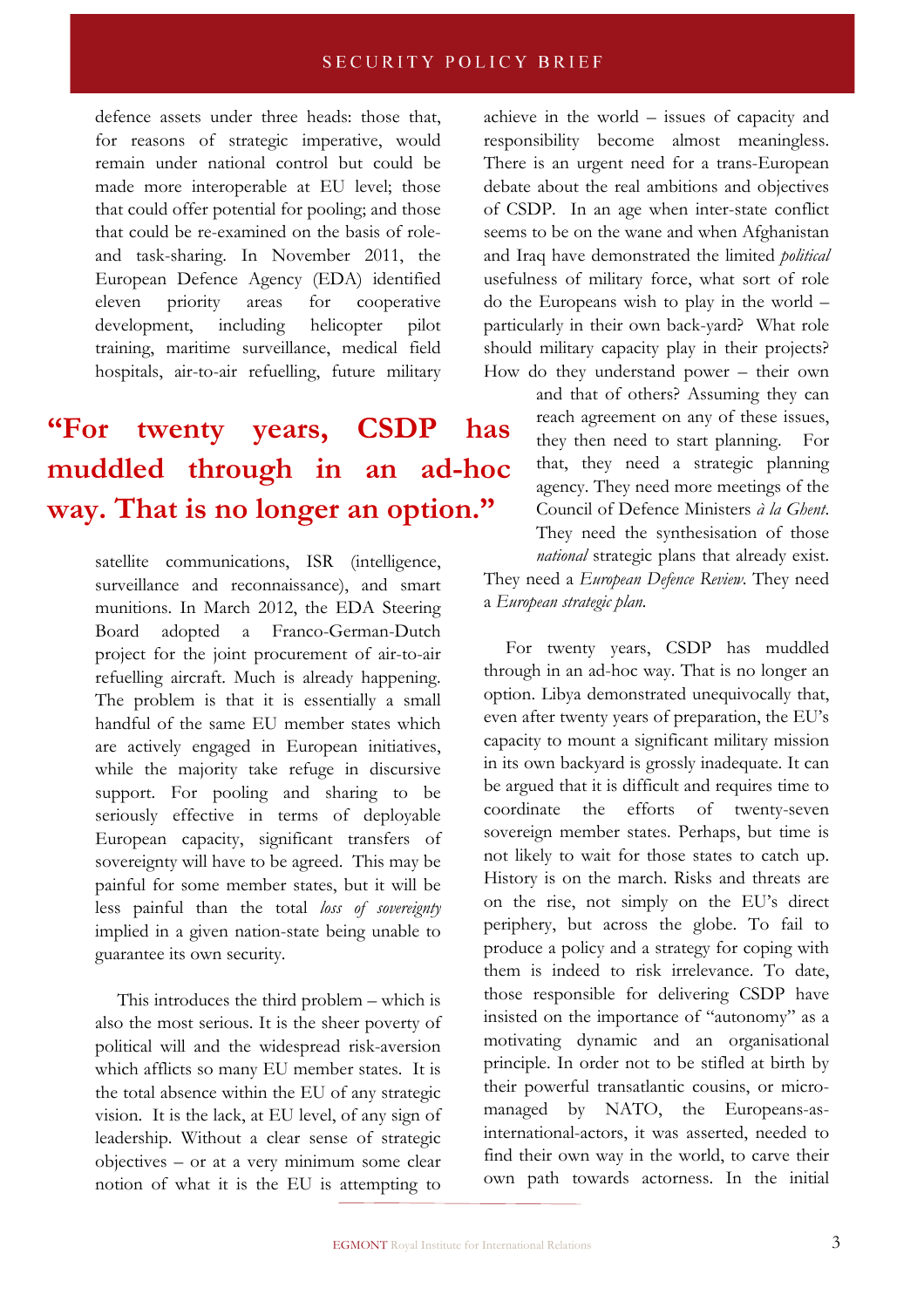stages of CSDP, this approach made perfect sense. Alas, the quest for autonomy has not delivered either the necessary political will or the appropriate material capacity. There is little reason for confidence that another twenty years of the same processes will produce substantially different results. As one that, for the past twenty years, fully supported – and attempted to theorise – the need for autonomy, I now believe this is the wrong approach going forward. It is time to re-think the relationship between CSDP and NATO, which, in practice, has led to suboptimal performance on the part of both, to dysfunctional practices at both institutional and operational levels, to many crossed political wires, and to much waste of resources and effort. As long as this continues, neither NATO nor CSDP is likely to achieve its true objectives.

### **NATO HAS ISSUES**

In the early stages of the 2011 Libyan crisis, there were some, particularly in France, who thought it possible that the EU might mount a CSDP military mission under a UN mandate to implement the concept of Responsibility to Protect (R2P). Others imagined a Franco-British lead. In the event, the mission became – alost by default – a "NATO mission". I use the inverted commas because questions must be asked about the very nature of an alliance half of whose members were objectively opposed to the mission. Furthermore, NATO's own internal review of *Operation Unified Protector* reveals that the mission was very far from being an unqualified military success. This raises some important questions about NATO itself. There are three key issues here: the nature of the alliance; the type and scale of cooperation; and leadership.

The constraints of the Cold War and bipolarity dictated tight solidarity between all alliance members in all parts of the globe. NATO was truly an *alliance* as traditionally understood. Yet post-1989, in the absence of any existential nuclear or other type of threat, and in a multi-polar world, regional crises have

an impact on NATO's member state interests in very different ways. There is little likelihood of unanimity on anything, particularly at great distances from Europe. The "alliance" has become a mechanism for generating coalitions of the willing. Donald Rumsfeld was (for once) correct: "the mission determines the coalition". NATO's most recent attempt at self-definition, the 2010 *New Strategic Concept*, is in reality neither new, nor strategic. Nor is it even a concept. It is a document which contains something fairly vague for everybody, but nothing very precise for anybody. Although NATO's Prague summit in 2002 declared that distinctions between "in area" and "out of area" were no longer valid and that the alliance could operate throughout the world, and although this precept has been implemented in Afghanistan, there is henceforth very little prospect of European forces signing up to support US grand strategy around the globe. The US drive for a "Global Alliance" or for a "League of Democracies" never found favour with Europeans and has probably been administered the *coup de grâce* by the experience of Afghanistan, which, however strong the official spin may be, is almost certain to be judged by history as a military and political failure. Washington is, in any case, more comfortable with multiple bilateralisms than with ever more complicated formal alliances, as the recent agreement with Australia and the constant quest for new partnerships indicate. NATO's Chicago summit in May 2012 formally kept all options on the table, but on-going questions about the real nature and purpose of NATO are unlikely to be resolved any time soon. NATO itself needs a radical re-think.

### **CSDP AND NATO: STARTING AFRESH**

As for CSDP, assuming, in the wake of Libya, that it continues to move towards the Rubicon, its cooperation with NATO remains more crucial than ever. It is, I would argue, only through the NATO framework that CSDP can actually achieve operational effectiveness and,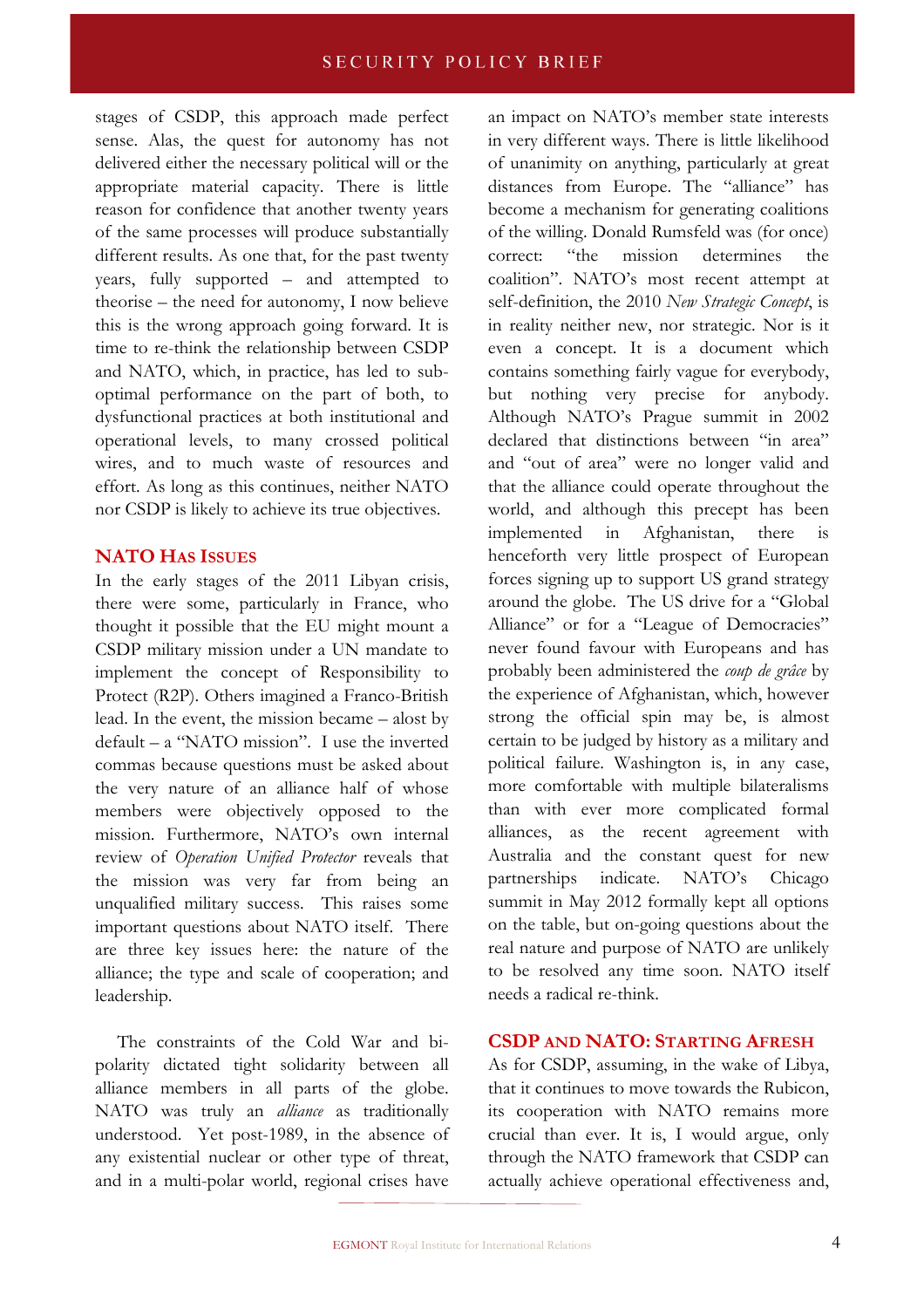eventually, autonomy. That suggests three things.

- First, it means that the Alliance should come back to Europe – including its entire periphery. It should be explicitly redesignated as a mechanism for guaranteeing regional stability in the European area and its neighbourhood. That stability, unlike during the Cold War, will not be secured through a balance of nuclear forces or through existential deterrence, but through the development of a serious capacity for regional crisis management. Collective security will complement collective defence.
- Second, it means that NATO and CSDP must stop seeing one another as rivals in a beauty contest or as contenders for a functional or spatial division of labour. The sterile quarrels over duplication in general and HQs in particular must be transcended. In a world of shrinking resources, it must be recognised that *European* forces and capacity, whether deployed via NATO or CSDP are all drawn from the same pool. At the level of procurement, the dynamics of pooling and sharing should be concentrated in the EU. It makes no sense to have two separate processes, one operating within NATO (smart defence) and another within the EU. There is very little chance that mere coordination of national means would suffice to meet European requirements. Shared sovereignty is only meaningful if accompanied by policy convergence and shared security and strategic objectives – in other words, a process of political integration. Pooling and sharing have political, economic, industrial and operational implications. The EU is a global political project, whereas NATO deals "merely" with security. The EU is also the framework within which Europe generates common interests. Logically, therefore, it is the place where these interests can best be harmonised at the level of the defence

industrial base. There is no question that this European procurement process should be conducted in tight liaison with NATO, but the EU framework is indispensable. The role of the EDA should be central and *Allied Command Transformation* (ACT) should be transformed into an agency which ensures liaison with the US defence industrial base.

Third, there must gradually and progressively be an institutional and political merger between CSDP and NATO. This sounds outrageously radical, but in reality the structures of CSDP were modelled on those of NATO and the permanent representatives to the two military committees are, for the most part, the same individuals. Enhanced cooperation will, over time, lead to integration. This paper is not the place to go into the details. The key issue is the direction in which the two entities should be moving. The US position over Libya indicates a way forward.

Operational leadership must increasingly be assumed by the Europeans. This will require serious restraint on the part of Washington and extreme seriousness of purpose on the part of the Europeans. CSDP must acquire operational autonomy *through and within* NATO and the Americans must learn to take a genuine back-seat. Progressively the balance within the Alliance must shift to one in which the Europeans are doing the vast majority of the heavy-lifting in their own back-yard, and the Americans are acting largely as force enablers. There should be a return to the original structures of the 1949 Treaty. There is no reason why SACEUR could not be a European flag officer. The European caucus within NATO, far from being taboo, must become the corner-stone of the Alliance. Europeans must stop believing that NATO cannot work without US leadership. However, this proposal also depends critically on US